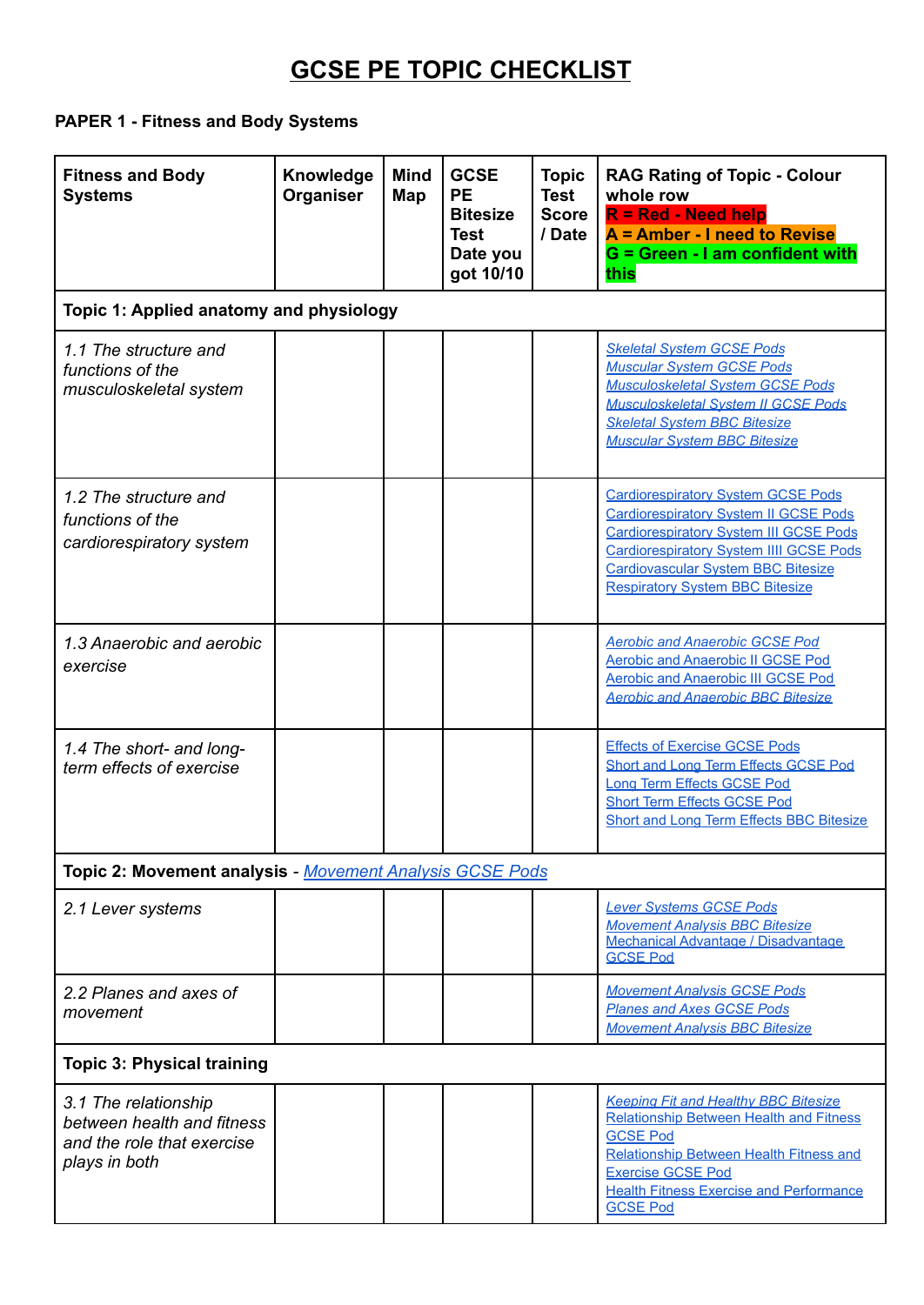| 3.2 The components of<br>fitness, benefits for sport<br>and how fitness is<br>measured and improved       |  |  |  |  | <b>Components of Fitness GCSE Pods</b><br><b>Components of Fitness II GCSE Pods</b><br><b>Fitness Testing GCSE Pods</b><br><b>Fitness Tests Protocols GCSE Pod</b>                             |
|-----------------------------------------------------------------------------------------------------------|--|--|--|--|------------------------------------------------------------------------------------------------------------------------------------------------------------------------------------------------|
| 3.3 The principles of<br>training and their<br>application to personal<br>exercise/training<br>programmes |  |  |  |  | <b>Principles and Methods of Training GCSE</b><br>Pods<br><b>Principles and Methods of Training II GCSE</b><br>Pods<br><b>Principles of Training BBC Bitesize</b>                              |
| 3.4 The long-term effects<br>of exercise                                                                  |  |  |  |  | <b>Long Term Effects GCSE Pod</b>                                                                                                                                                              |
| 3.5 How to optimise<br>training and prevent injury                                                        |  |  |  |  | <b>Injury Prevention GCSE Pods</b><br><b>Optimising Training and Preventing Injury</b><br><b>GCSE Pods</b><br><b>Health and Safety in Sport BBC Bitesize</b><br><b>PEDs in Sport GCSE Pods</b> |
| 3.6 Effective use of warm<br>up and cool down                                                             |  |  |  |  | Warm Up Cool Down GCSE Pod                                                                                                                                                                     |
| Topic 4: Use of data                                                                                      |  |  |  |  |                                                                                                                                                                                                |
| 4.1 Use of data                                                                                           |  |  |  |  | Data GCSE Pod<br><b>Use of Data GCSE Pod</b>                                                                                                                                                   |

**[GCSE PE Topic Seneca Tasks and Tests](https://docs.google.com/document/d/1bakI3p6dbLKY23j9tLZr9XrqdYjs6dUhQm0Z9TMrMWo/edit)**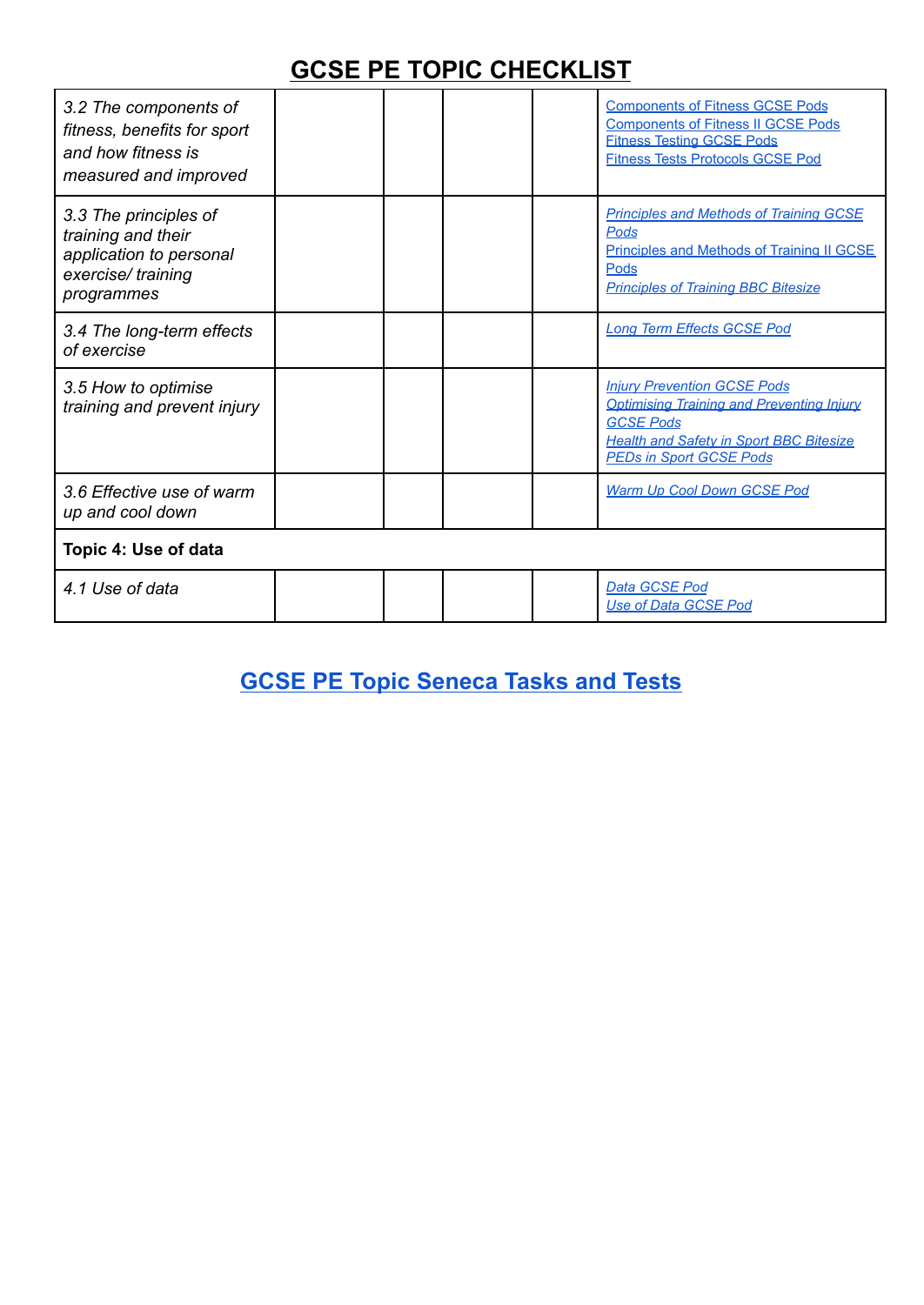#### **PAPER 2 - Health and Performance**

| <b>Health and Performance</b>                                                                 | Knowledge<br>Organiser | <b>Mind</b><br>Map | <b>GCSE</b><br><b>PE</b><br><b>Bitesize</b><br>Test<br><b>Date</b><br>you got<br>10/10 | <b>Topic</b><br><b>Test</b><br><b>Score</b><br>/ Date | <b>RAG Rating of Topic - Colour</b><br>whole row<br><b>R</b> = Red - Need help<br>A = Amber - I need to Revise<br>G = Green - I am confident with<br>this |  |  |
|-----------------------------------------------------------------------------------------------|------------------------|--------------------|----------------------------------------------------------------------------------------|-------------------------------------------------------|-----------------------------------------------------------------------------------------------------------------------------------------------------------|--|--|
| Topic 1: Health, fitness and well-being - Health Fitness and Well-Being GCSE Pods             |                        |                    |                                                                                        |                                                       |                                                                                                                                                           |  |  |
| 1.1 Physical, emotional<br>and social health, fitness<br>and well-being                       |                        |                    |                                                                                        |                                                       | <b>Health Fitness and Well-Being GCSE Pods</b><br><b>Health and Well-being BBC Bitesize</b>                                                               |  |  |
| 1.2 The consequences of<br>a sedentary lifestyle                                              |                        |                    |                                                                                        |                                                       | <b>Sedentary Lifestyle GCSE Pods</b><br>Sedentary Lifestyle II GCSE Pods<br><b>Sedentary Lifestyle BBC Bitesize</b>                                       |  |  |
| 1.3 Energy use, diet,<br>nutrition and hydration                                              |                        |                    |                                                                                        |                                                       | <b>Diet GCSE Pod</b><br><b>Diet and Nutrition GCSE Pod</b><br><b>Diet and Nutrition BBC Bitesize</b>                                                      |  |  |
| Topic 2: Sport psychology - Sports Psychology GCSE Pods                                       |                        |                    |                                                                                        |                                                       |                                                                                                                                                           |  |  |
| 2.1 Classification of skills<br>(basic/complex,<br>open/closed)                               |                        |                    |                                                                                        |                                                       | <b>Skill Classification GCSE Pod</b><br><b>Skill Classification BBC Bitesize</b>                                                                          |  |  |
| 2.2 The use of goal setting<br>and SMART targets to<br>improve and/or optimise<br>performance |                        |                    |                                                                                        |                                                       | <b>Goal Setting GCSE Pods</b><br><b>Target Setting BBC Bitesize</b>                                                                                       |  |  |
| 2.3 Guidance and<br>feedback on performance                                                   |                        |                    |                                                                                        |                                                       | <b>Guidance and Feedback GCSE Pods</b><br><b>Guidance BBC Bitesize</b><br><b>Feedback BBC Bitesize</b>                                                    |  |  |
| 2.4 Mental preparation for<br>performance                                                     |                        |                    |                                                                                        |                                                       | <b>Sports Psychology GCSE Pods</b><br><b>Mental Preparation BBC Bitesize</b>                                                                              |  |  |
| Topic 3: Socio-cultural influences - Socio-Cultural Influences GCSE Pods                      |                        |                    |                                                                                        |                                                       |                                                                                                                                                           |  |  |
| 3.1 Engagement patterns<br>of different social groups<br>in physical activity and<br>sport    |                        |                    |                                                                                        |                                                       | <b>Engagement Patterns GCSE Pod</b><br><b>Engagement Patterns II GCSE Pod</b><br><b>Social Groupings BBC Bitesize</b>                                     |  |  |
| 3.2 Commercialisation of<br>physical activity and sport                                       |                        |                    |                                                                                        |                                                       | <b>Commercialisation GCSE Pod</b><br><b>Commercialisation II GCSE Pod</b><br><b>Commercialisation BBC Bitesize</b>                                        |  |  |